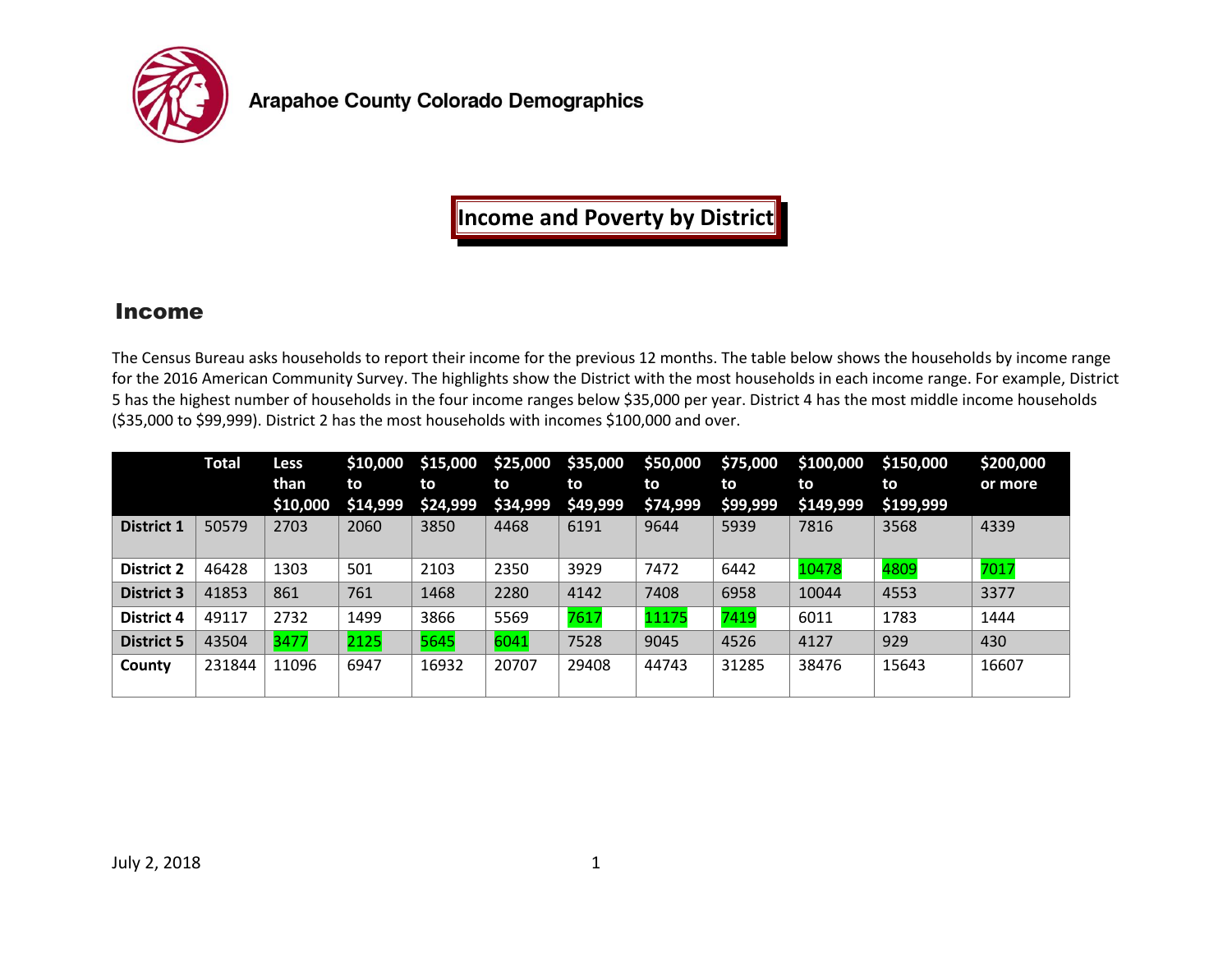



The chart provides the change in median household income between 2010 and 2016 by District. The median incomes have gone up in every District. District 2 edged out District 4 by showing the most improvement (an increase of \$9,400 compared to \$9,000 for District 4).

## Poverty

The Census uses the national definition of poverty that is based on income and family size. For example, in 2016 the threshold for a 4 person family was \$24,563. The first chart compares the 2010 and 2016 numbers of all families that were in poverty for each District. Only Districts 1 and 3 showed an increase with District 3 increasing 60 percent. The drops in the other 3 Districts ranged from 360 in District 2 to almost 1,000 in District 4.